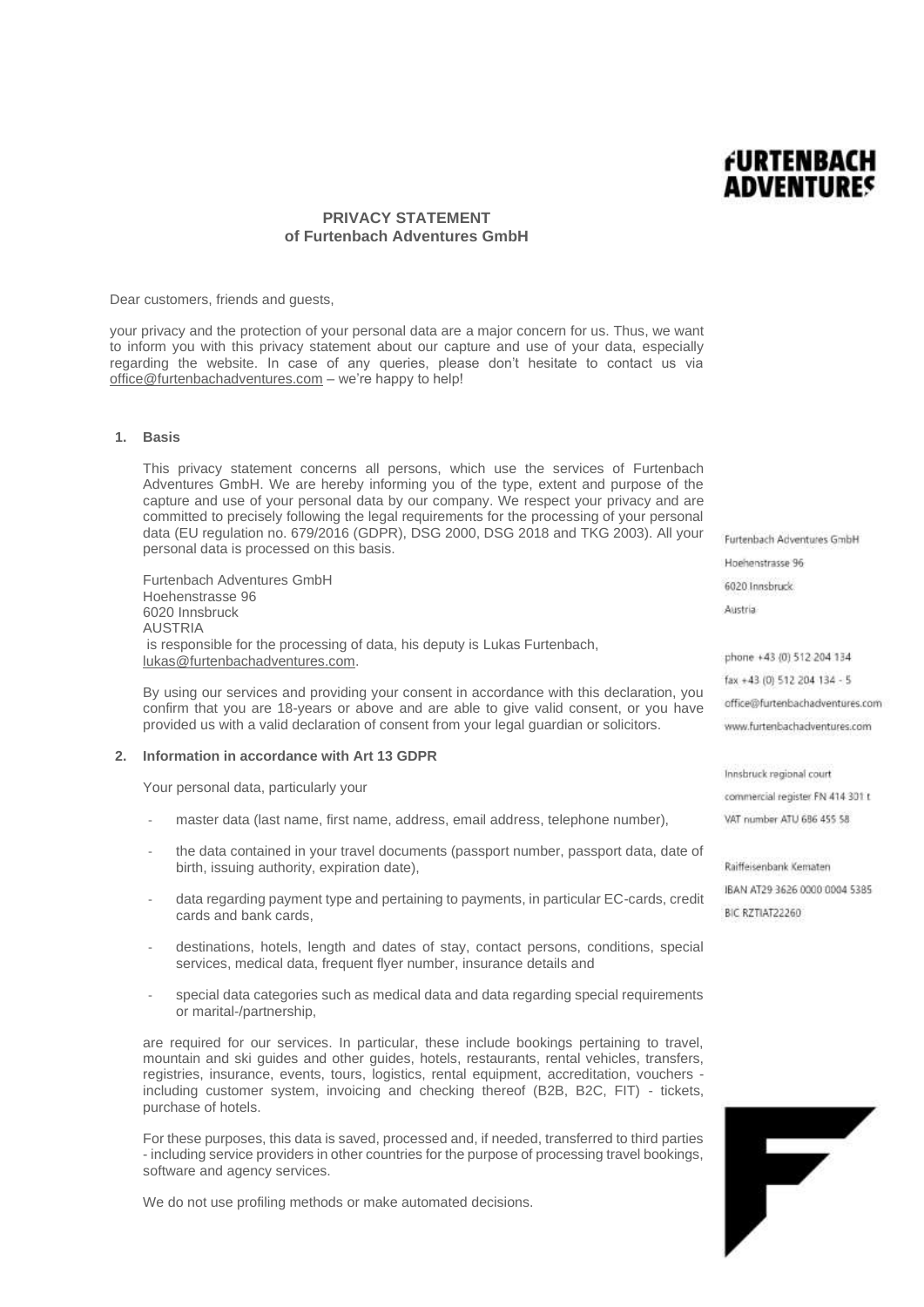

The legal foundations for these data processing procedures are

- the fulfilment of our pre-contractual and contractual obligations to yourself.
- consent declarations obtained from yourself,
- statutory, contractual or other legal obligations (e.g. documentation rights and obligations as per finance and accounting, tax and customs regulations, contract administration, reporting regulations, legal disputes) as well as Art. 96 TKG and
- our legitimate interests (e.g. the betterment of our client services, also within the scope of direct advertising or the perception of our own legal interests).

The length for which the data is saved is calculated in accordance with the length of our business relationship, the declarations of consent, as provided by yourself, as well as the statutory requirements to preserve records and legal obligations, which apply to our business. In case of regular business and in the interest of optimum client services, we must stress that we are committed to knowing your previously submitted customer wishes so well, that we can provide lasting and on-going customer satisfaction.

## **3. Our internet presence**

Your access data is automatically captured and saved when you access our webpage. This access data can include which webpage you accessed, any viewed documents, date and time of access, IP address of the user, data of the pc used for access, particularly the browser and operating system as well as data size and the successful access notification, in particular. We or our hosting company use this access data for internal statistical purposes to guarantee the reliability of our presence and improve it. The access data will be used for evidence preservation in case of suspicion of illegal activity.

By entering your personal data into one of our contact forms, you acknowledge that it is saved and processed by us for the duration of this concrete enquiry. This applies to the enquiries you submit via contact forms, chat and emails in particular. We need this data to process your enquiry and also save your IP address, in these cases, for evidence preservation. The data is saved to aid with potential supplementary or follow-up questions by you or us.

The legal basis for this data processing is your declaration of consent, our pre-contractual and contractual obligations to you, our legitimate interests and legal requirements of any kind and Art. 96 TKG.

Further by entering your personal data into one of our booking forms, you acknowledge that it is saved and processed by us. Point 2 of this Privacy Statement already declares the particularly used data, the purpose as well as the legal foundation. Additionally, we also save your IP address, in these cases, for evidence preservation. This applies to the bookings you submit via chat and emails as well.

The content of our website has been carefully curated and repeatedly checked; however we cannot be held accountable for the topicality, validity and scope of the supplied information. Damage claims pertaining to use or non-use of the information or by using false or incomplete information is excluded. All offers are subject to change and are considered nonbinding. We reserve the right to change, supplement, delete or temporarily or entirely unpublish the website or parts thereof without prior notice.

The content and the coding of our website are protected by copyright and ancillary copyright laws. Every reproduction - even in part - and publication, in particular copying of texts, graphics and photos is forbidden, without obtaining our prior written approval.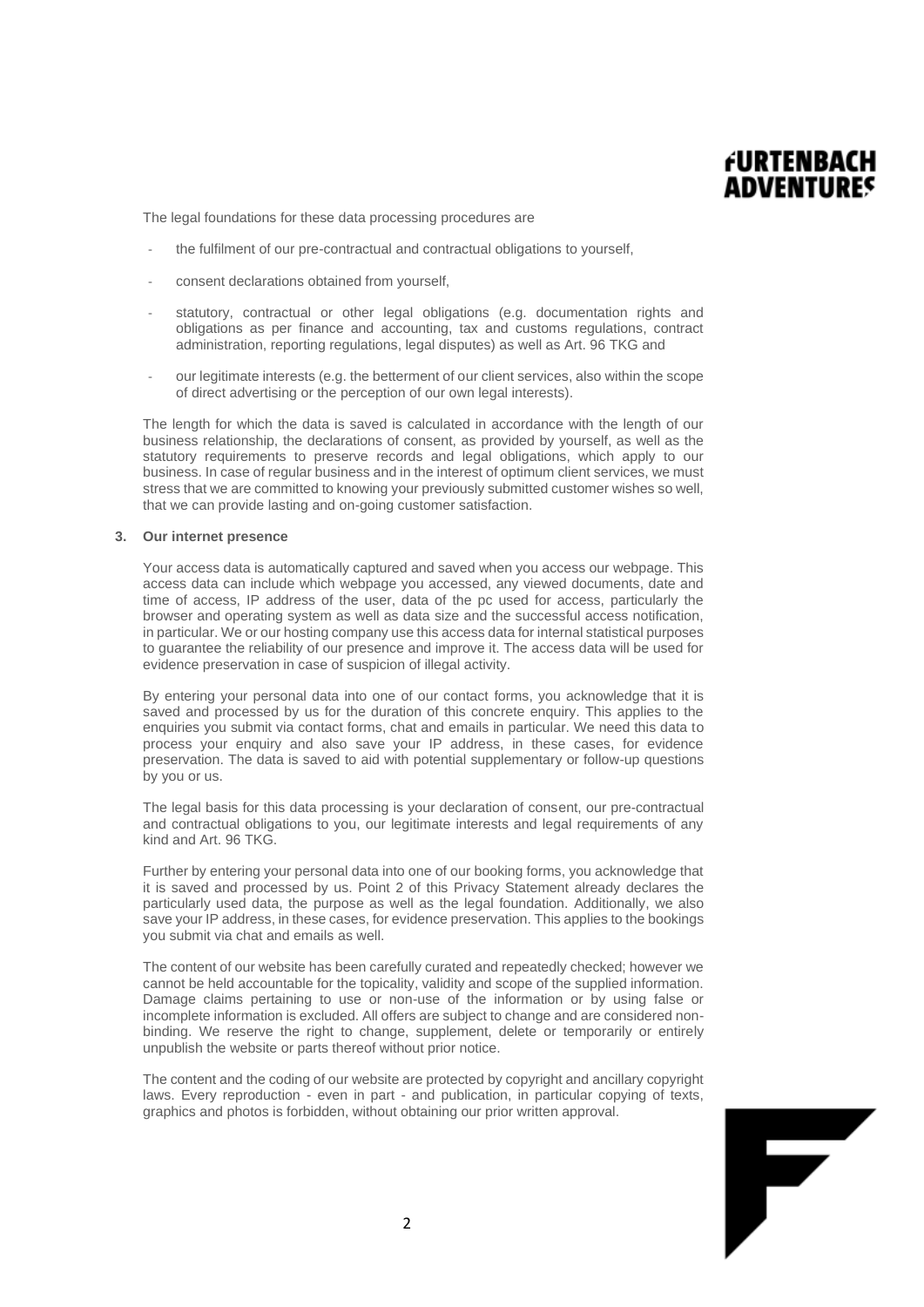

### **4. Newsletter**

The following paragraphs will inform you about the contents of our newsletter as well as the registration, dispatch and statistical evaluation procedures and your rights of objection. By subscribing to our newsletter, you agree to the receipt and procedures described.

## CONTENT OF THE NEWSLETTER

We send newsletters, e-mails and other electronic notifications containing advertising information (hereinafter referred to as "newsletters") only with the consent of the recipient or a legal permission. Insofar as the contents of the newsletter are specifically described within the framework of registration, they are decisive for the consent of the user. In addition, our newsletters contain information about our travel offers (this may include in particular information about planned and upcoming trips, last-minute offers, travel reports, our services or online appearances).

## DOUBLE OPT-IN AND LOGGING

The registration to our newsletter takes place in a so-called Double-Opt-In procedure. This means that you will receive an e-mail after registration asking you to confirm your registration. This confirmation is necessary so that no one can register with an e-mail address other than his own. The registrations for the newsletter are logged in order to be able to prove the registration process according to the legal requirements. This includes storing the login and confirmation times as well as the IP address. Likewise the changes of your data stored with MailChimp are logged.

### USE OF THE DISPATCH SERVICE PROVIDER "MAILCHIMP"

The newsletter is sent via "MailChimp", a newsletter distribution platform of the US provider Rocket Science Group, LLC, 675 Ponce De Leon Ave NE #5000, Atlanta, GA 30308, USA. The e-mail addresses of our newsletter recipients, as well as their other data described above, are stored on the servers of MailChimp in the USA. MailChimp uses this information to send and evaluate the newsletter on our behalf. Furthermore, MailChimp can use this data according to its own information for the optimization or improvement of its own services, e.g. for the technical optimization of the dispatch and display of the newsletter or for economic purposes, to determine which countries the recipients come from. However, MailChimp does not use the data of our newsletter recipients to write directly to them or pass them on to third parties. We rely on the reliability and IT and data security of MailChimp. MailChimp is certified under the US-EU data protection agreement ["Privacy Shield"](https://www.privacyshield.gov/participant?id=a2zt0000000TO6hAAG) and is thus committed to complying with EU data protection regulations. In addition, we have concluded a [data processing agreement](http://mailchimp.com/legal/forms/data-processing-agreement/) with MailChimp. This is a contract in which MailChimp undertakes to protect the data of our users, to process them on our behalf in accordance with their data protection regulations and, in particular, not to pass them on to third parties. You can view the privacy policy of MailChim[p here.](http://mailchimp.com/legal/privacy/)

### STATIC SURVEYS AND ANALYSES

The newsletters contain a so-called "web-beacon", i.e. a pixel-sized file that is retrieved from the MailChimp server when the newsletter is opened. Within the scope of this retrieval, technical information such as information about the browser and your system, as well as your IP address and time of retrieval are collected. This information is used for the technical improvement of the services based on technical data or target groups and their reading behaviour on the basis of their retrieval points (which can be determined with the help of the IP address) or access times. Statistical surveys also include determining whether newsletters are opened, when they are opened, and which links are clicked. For technical reasons, this information can be assigned to the individual newsletter recipients. It is, however, neither our aim nor that of MailChimp to observe individual users. The evaluations serve us much more to recognize the reading habits of our users and to adapt our content to them or to send different content according to the interests of our users.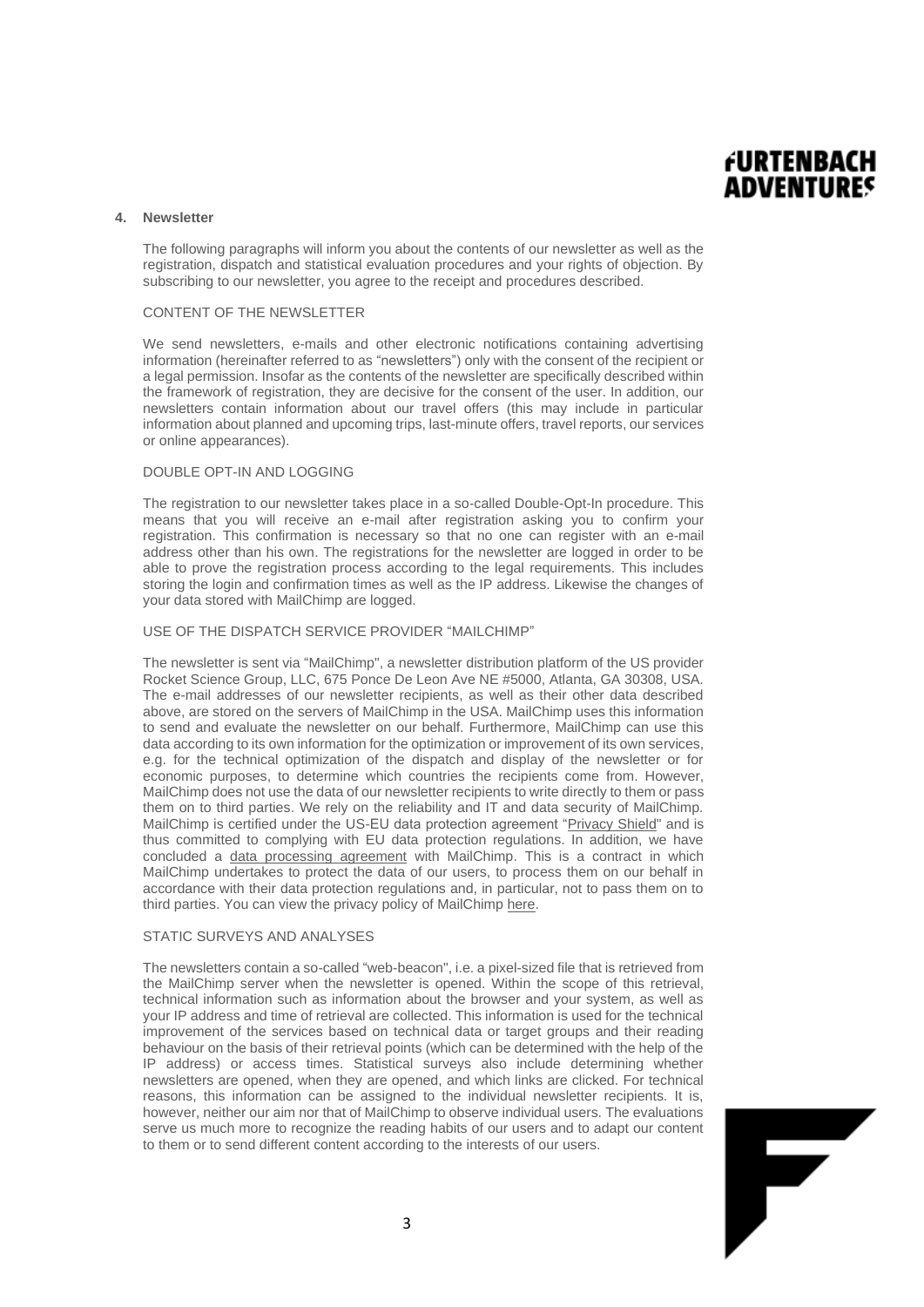# **FURTENBACH ADVENTURES**

F

## ONLINE ACCESS AND DATA MANAGEMENT

There are cases in which we direct the newsletter recipients to the MailChimp websites. For example, our newsletters contain a link with which recipients can call up the newsletters online (e.g. in the event of presentation problems). Furthermore, newsletter recipients can subsequently correct their data, such as the e-mail address. Likewise, the [privacy policy](http://mailchimp.com/legal/privacy/) of MailChimp is only available on their site. In this context we want to point out that on the websites of MailChimp cookies are used and therefore personal data are processed by MailChimp, its partners and service providers (e.g. Google Analytics). We have no influence on this data collection. Further information can be found in [MailChimp's privacy policy.](http://mailchimp.com/legal/privacy/) In addition, we draw your attention to the possibility of objecting to the collection of data for advertising purposes on the websites <http://www.aboutads.info/choices/> and <http://www.youronlinechoices.com/> (for the European area).

## CANCELLATION AND REVOCATION

In every newsletter which you receive, you will find all information pertaining to unsubscribing from the newsletter. At the time of unsubscribing, your consents to its dispatch via MailChimp and the statistical analyses expire. A separate revocation of the dispatch via MailChimp or the statistical evaluation is unfortunately not possible.

For more information on our newsletter, please contact us under [office@furtenbachadventures.com.](mailto:office@furtenbachadventures.com) We are happy to help.

### **5. Transferring to third parties/ obligations of processors**

In consideration of permissible purposes (e.g for our electronic advertisements in the form of newsletters),

- your personal data may be passed on to company-internal processors,
- who have committed to complying with the valid data protection standards, or
- to third parties, who have been contacted to provide your requested services (e.g. foreign booking procedures of any kind).

In specific cases at least a part of your data will be processed and forwarded to foreign countries outside of the European Union and the European Economic Area, where valid EU and Austrian data protection standards might not be fulfilled. This data processing and forwarding in/to third countries will only happen to fulfil contractual duties, in case of legal requirements, your given consent or in consideration of our legitimate interests. Other than with legal or contractual permission, data will only be processed and forwarded to third countries under special conditions complying with Art. 44 et sequ. GDPR, which are for instance standard contractual clauses, arrangements or certifications (e.g. "Privacy Shield" in the USA).

#### **6. Cookies and tracking services**

We use cookies, which are small elements of texts, which are used for saving information in web browsers. Cookies are recognised when you next access the site and contribute considerably to accelerating loading processes and facilitating the use of our site. The information which is determined and saved by cookies serves to identify you, but also analyse your user behaviour. It will be saved on the server of the relevant provider, who is obligated to uphold our current data protection standards.

The cookies will remain on your end device, following your visit to our site, provided this hasn't been disallowed from the beginning or you haven't actively deleted cookies. Actively deactivating cookies may impact the appearance of our webpage for you. You can also prevent cookies from being saved via the appropriate settings in your browser. However, if these settings are activated then we would like to make you aware that you may not be able to access all features of our website. Furthermore, you can stop the data, which has been created by the cookie with regard to your use of the webpage (incl. IP address), from being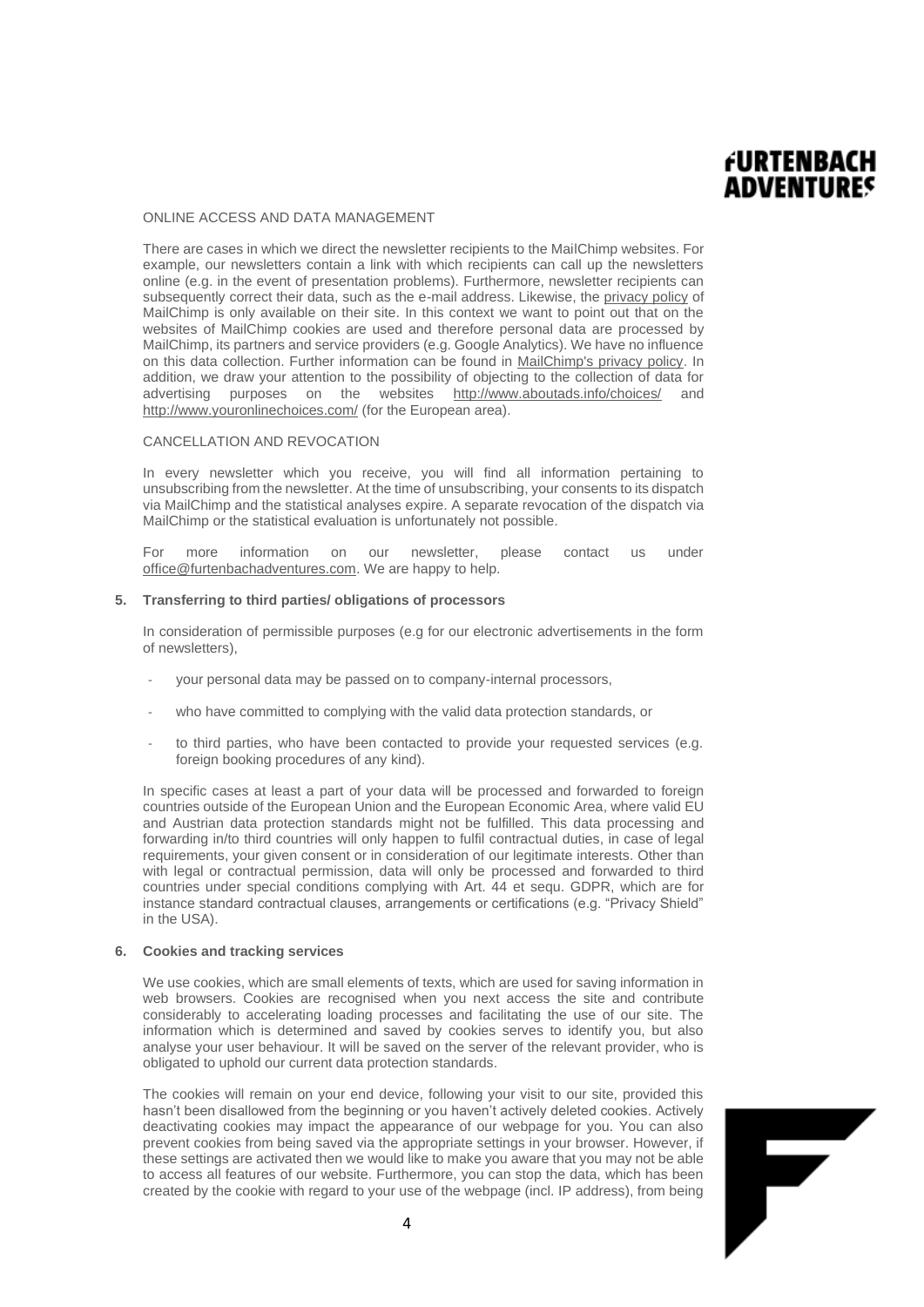## **FURTENBACH ADVENTURES**

F

transferred to Google, by downloading and installing the browser plug-in, available on google.com. The plug-in is only available for certain browser programmes, however.

We also use third party content on our website, in order to curate the most informative, interesting and comfortable web experience for you. This includes e.g. videos from Vimeo Inc. Due to technical reasons, these third-party providers will receive your IP address. We have no control over the use of this data by the third-party providers. In these instances, we refer to the privacy statements of the relevant provider.

We use Google Analytics, a web analysis service of Google Inc. 1600, Amphitheatre Parkway, Mountain View, CA 94043, USA ("Google"). The legal basis for capturing and using this data is §96(3) TKG and Art 6(1)a (consent) and/or f (legitimate interest) of GDPR. Our legitimate interest according to GDPR is the improvement of our offer and of our web presence. Google Analytics uses cookies. The information pertaining to your user behaviour, which is created by the cookie, is generally transferred to and saved on a Google server in the USA. In the European Union, your IP address will first be shortened and thus anonymised or at least pseudonymised. The full IP address is only transferred to a Google server in exceptional circumstances, where it is then shortened.

Google uses this information to evaluate the website, to create reports on website activity and provide other services to the website owner, regarding website use and internet use. The IP address, transferred from your browser within the scope of Google Analytics, is not combined with other google data. In this regard, please also take note of Google's privacy statement, in particular the information which can be accessed via both of following links:

- <http://www.google.com/analytics/terms/de.html> and
- <https://www.google.de/intl/de/policies/>

We use Facebook social plug-ins of the social network Facebook, operated by Facebook Ireland Limited, 4 Grand Canal Square Dublin 2, Ireland, and Facebook Inc., 1601 S. California Avenue, Palo Alto, CA 94303, USA. These plug-ins are buttons with which Facebook measures who uses our website. If the user is also registered as a user with Facebook and is logged into their account, then Facebook will also save further information. For technical reasons, Facebook receives your IP address. We have no control over the use of this data by Facebook. In this instance, we refer to the privacy statements of Facebook which can be accessed via the following link:

[https://www.facebook.com/help/568137493302217.](https://www.facebook.com/help/568137493302217)

You will also be able to access other information there, such as how you can block Facebook social plug-ins with your browser.

Additionally, we use Twitter plug-ins of the social network Twitter, operated by Twitter, Inc., 1355 Market Street, Suite 900, San Francisco, CA 94103, USA und Twitter International Company, One Cumberland Place, Fenian Street,Dublin 2, D02 AX07 IRELAND. These plug-ins are buttons with which Twitter measures who uses our website. If the user is also registered as a user with Twitter and is logged into their account, then Twitter will also save further information. For technical reasons, Twitter receives your IP address. We have no control over the use of this data by Twitter. In this instance, we refer to the privacy statements of Twitter and other information, such as how you can block Twitter Plug-Ins, which can be accessed via the following link:

- <https://business.twitter.com/en/help/troubleshooting/how-twitter-ads-work.html>
- <https://twitter.com/en/privacy>

Within our online offer we have functions and contents of the service Instagram, offered by Instagram Inc., 1601 Willow Road, Menlo Park, CA, 94025, USA, integrated. This may include, for example, content such as buttons which users can use to subscribe to our Instagram page. If the users are members of the Instagram platform, Instagram can assign